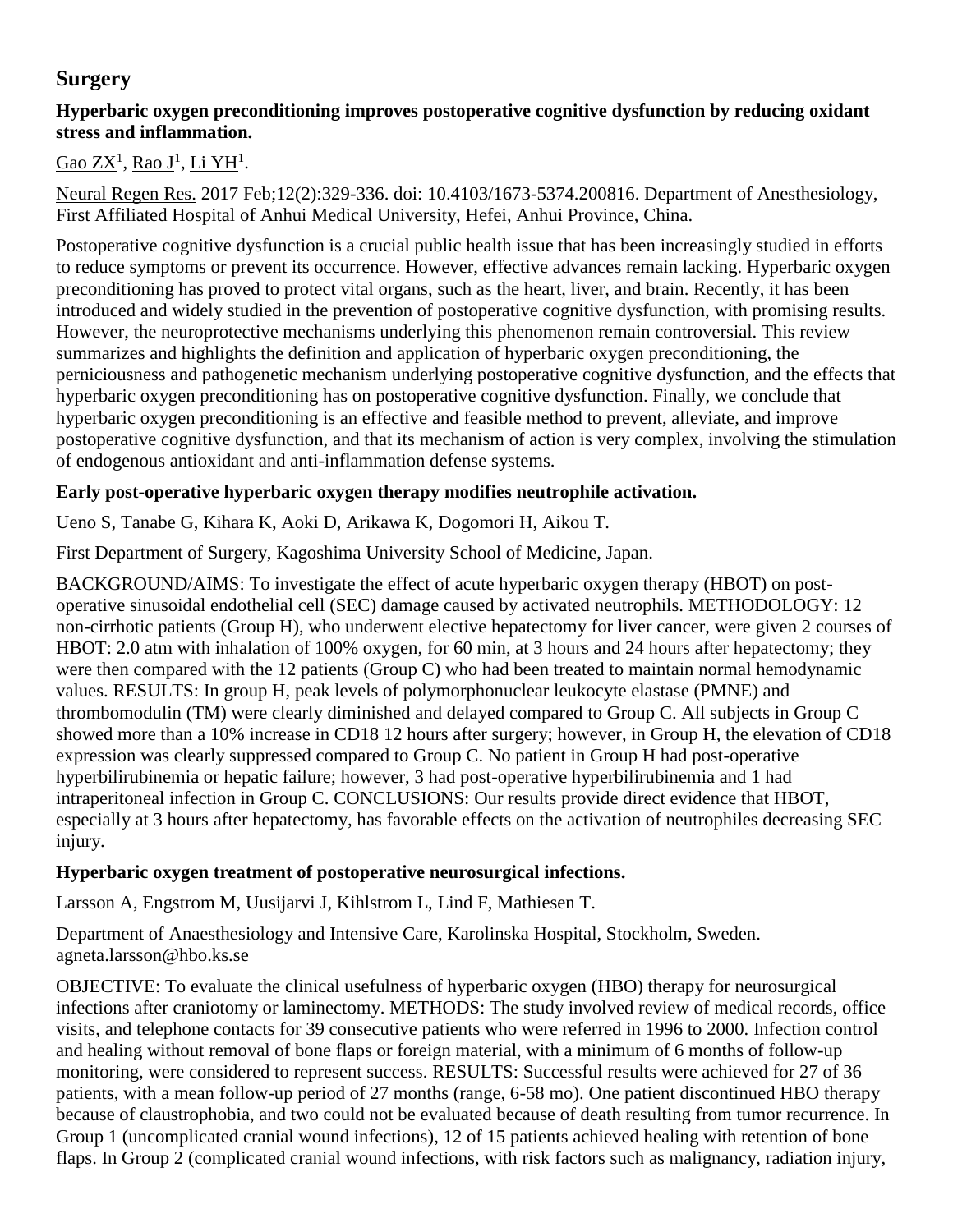repeated surgery, or implants), all except one infection resolved; three of four bone flaps and three of six acrylic cranioplasties could be retained. In Group 3 (spinal wound infections), all infections resolved, five of seven without removal of fixation systems. There were no major side effects of HBO treatment. CONCLUSION: HBO treatment is an alternative to standard surgical removal of infected bone flaps and is particularly useful in complex situations. It can improve outcomes, reduce the need for reoperations, and allow infection control without mandatory removal of foreign material. HBO therapy is a safe, powerful treatment for postoperative cranial and spinal wound infections, it seems cost-effective, and it should be included in the neurosurgical armamentarium.

#### **Hyperbaric oxygen therapy application in otorhinolaryngology and head and neck surgery: state of the art and review of literature**

Farri A, Pecorari GC, Enrico A, Sartoris A.

I Clinica ORL, Dipartimento di Fisiopatologia Clinica, Universita di Torino.

Hyperbaric Oxygen Therapy (HOT) encompasses an extensive research area in which new indications, some of which are now well-codified, have emerged both in the fields of medical and surgical pathology. Its utilization in carefully targeted clinical situations, in which its true efficacy can be demonstrated, is first of all connected with medicolegal responsibility, in suspected iatrogenic accidents; its application must furthermore be subordinated to a favourable cost/benefit ratio for the health service employing it. In otorhinolaryngology and head and neck surgery, HOT is a strategic therapeutic weapon in several applications. Its most widely recognized indications are radiation lesions, chronic osteomyelitis of the mandible, head and neck infections, malignant external otitis, sudden hypoacusia, chronic tinnitus, encephalitis, treatment of the gasseous embolus, skin grafts, vascularized flaps, cervicoencephalic traumas. HOT indications as a radiosensitizing and/or chemiosensitizing factor are still being studied. Both a review of the literature and our experience appear, beyond any doubt, to confirm that HOT promotes faster recovery and reduces hospital stays, thus qualifying as a new therapeutic aid that complements the usual well-established methods.

## **Hyperbaric oxygen in trauma and surgical emergencies.**

[MacFarlane C,](http://www.ncbi.nlm.nih.gov/entrez/query.fcgi?db=pubmed&cmd=Search&itool=pubmed_AbstractPlus&term=%22MacFarlane+C%22%5BAuthor%5D) [Cronje FJ,](http://www.ncbi.nlm.nih.gov/entrez/query.fcgi?db=pubmed&cmd=Search&itool=pubmed_AbstractPlus&term=%22Cronje+FJ%22%5BAuthor%5D) [Benn CA.](http://www.ncbi.nlm.nih.gov/entrez/query.fcgi?db=pubmed&cmd=Search&itool=pubmed_AbstractPlus&term=%22Benn+CA%22%5BAuthor%5D)

[J R Army Med Corps.](javascript:AL_get(this,%20) 2000 Oct;146(3):185-90.

Gauteng Health Department Emergency Medical Services-Johannesburg. macfarlaneca@ems.gpj.co.2a

Hyperbaric oxygen therapy (HBO), that is the administration of 100% oxygen delivered under pressure, has a beneficial effect in several surgical conditions. Its use has been assessed and audited and its pharmacological effects demonstrated. It is appropriate for use in several acute surgical conditions as evidence-based therapy. These are: Gas Gangrene Crush Injuries, Compartment Syndromes & Acute Traumatic Ischaemias Enhancement of Healing in Selected Problem Wounds Exceptional Blood loss Anaemia Necrotising Soft Tissue Infections Compromised Skin Grafts & Flaps Thermal Burns HBO therapy suffers from previous inappropriate use, lack of knowledge, and scarce hyperbaric facilities. Hyperbaric therapy, when properly supervised by a physician trained in its use, working closely with a surgeon, and ethically used for appropriate indications, can be a useful adjunct to surgical practice. Military surgeons may be in a situation in which they can utilize HBO in acute surgical conditions and trauma. They are urged to identify HBO facilities, both fixed and portable, and to establish communication with hyperbaric therapy colleagues.

#### **Anal canal mucinous adenocarcinoma with invasion of gluteus and perineum treated with surgery and hyperbaric oxygen therapy.**

Undersea Hyperb Med. 2012 Nov-Dec;39(6):1115-8.

Jacomini C, Junqueira AE, Almeida AL, [Parra RS,](http://www.ncbi.nlm.nih.gov/pubmed?term=Parra%20RS%5BAuthor%5D&cauthor=true&cauthor_uid=23342769) [Rocha JJ,](http://www.ncbi.nlm.nih.gov/pubmed?term=Rocha%20JJ%5BAuthor%5D&cauthor=true&cauthor_uid=23342769) [Féres O.](http://www.ncbi.nlm.nih.gov/pubmed?term=F%C3%A9res%20O%5BAuthor%5D&cauthor=true&cauthor_uid=23342769)

Division of Coloproctology, Department of Surgery and Anatomy. School of Medicine of Ribeirão Preto, University of São Paulo, Barzil.